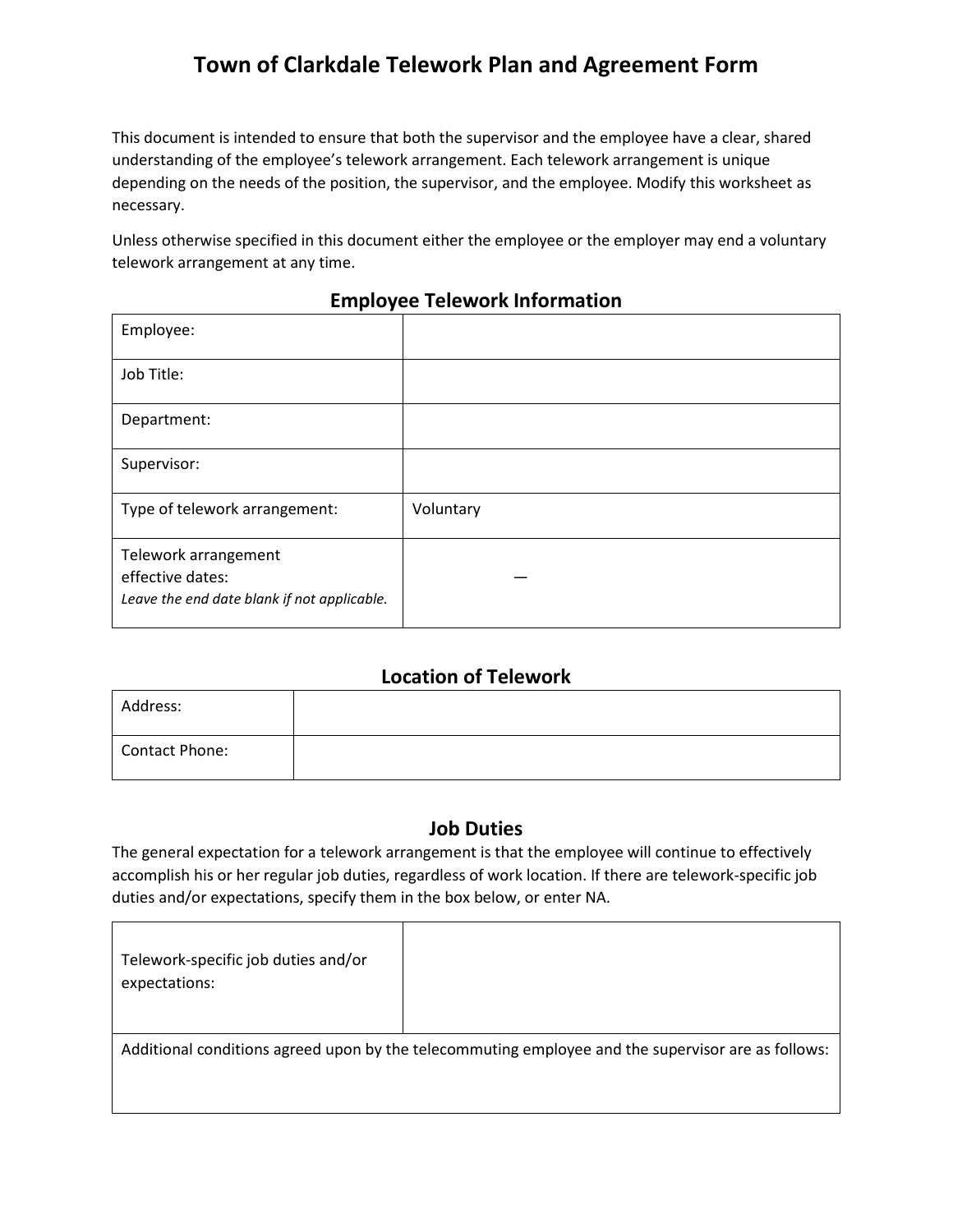# Work Schedule

|                                                                                                         | Mon | Tues | Wed | Thurs | Fri | Sat | Sun |
|---------------------------------------------------------------------------------------------------------|-----|------|-----|-------|-----|-----|-----|
| In-Office Hours                                                                                         | to  | to   | to  | to    | to  | to  | to  |
| <b>Telework Hours</b>                                                                                   | to  | to   | to  | to    | to  | to  | to  |
| Employee agrees to call the office to obtain messages at least<br>times a day while working at<br>home. |     |      |     |       |     |     |     |
| <b>Scheduling Notes:</b>                                                                                |     |      |     |       |     |     |     |

# Equipment and technology access

Specify any equipment or technology access the employee will need to telework and whether it will be employee or employer provided. Review all policies on the use of Town of Clarkdale owned equipment.

| Equipment to be provided by the<br>employee (phone, printer):                                                                                                                                                     |  |  |  |  |
|-------------------------------------------------------------------------------------------------------------------------------------------------------------------------------------------------------------------|--|--|--|--|
| IT/system requirements (VPN, Remote<br>Desktop):                                                                                                                                                                  |  |  |  |  |
| Equipment to be provided by the<br>Town:                                                                                                                                                                          |  |  |  |  |
| Include identifying description and<br>serial numbers for all Town equipment<br>that the employee is expected/allowed<br>to remove from property to facilitate<br>this agreement (laptop, cell phone,<br>vehicle) |  |  |  |  |
| <b>Additional details</b>                                                                                                                                                                                         |  |  |  |  |
| Add any other information applicable<br>to this arrangement:                                                                                                                                                      |  |  |  |  |